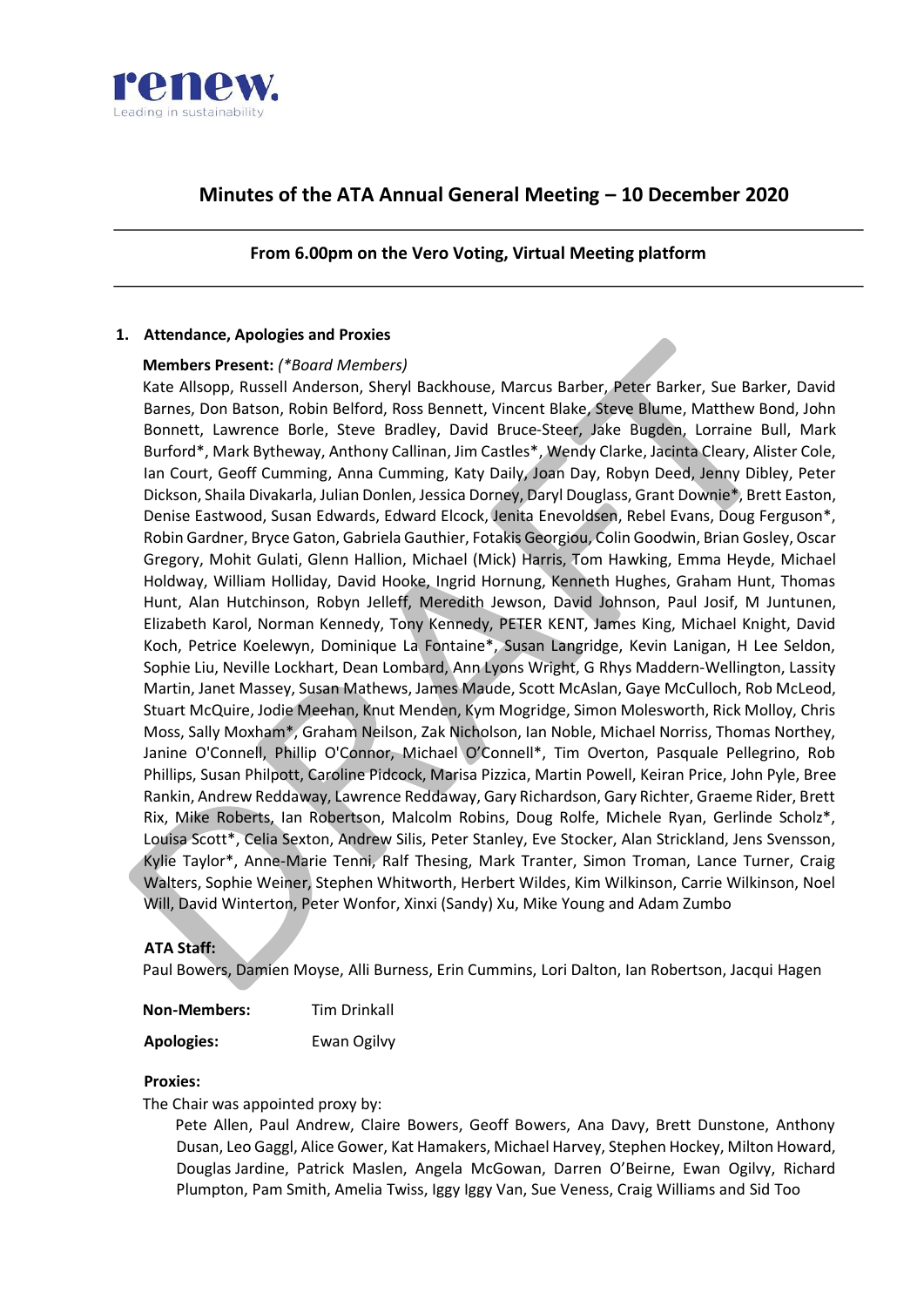Bryce Gaton, by: Kathleen Davies

Chris Moss, by: Bill Bennett, Lance Collins, Sylph Hawkins and Pauline O'Brien

Don Batson, by: Fiona Bruce

Doug Ferguson, by: John Bailey

Doug Rolfe, by: David Arnold, Gary Callanan, Brian Congues, Jade Kaptein, Gregory Knight, Ian Malkin, Ryan Parsons, Blake Ramsey, Hazel Rolfe, Alan Strickland, Andrew van Slageren and Stephen Whately

Graham Hunt, by: Kathy Bisits, David Bruce-Steer, Ethan Burns, Dick Clarke, Janet Ellis, Daniel Gardiner, Mathilde Kearny – Kibble, John Kenny, Rob Landau, Robyn McGrath, Christina Sara, John Shiel, Peter Smyth and Wolfgang Spranz

Grant Downie, by: Tristy Fairfield

Jens Svensson, by: Emma Hodkinson and Adam Jensson

Katy Daily, by: Sarah Robertson

Mark Burford, by: Kulja Coulston and Frank Muller

Michael (Mick) Harris, by: Stephen Downing and Jessica Hamlyn-Harris

Michele Ryan, by: Sandie Rocca

Peter Lyons, by: Trevor Lee

Robin Gardner, by: Lee Blyth and Jayne Malcholm

Robyn Deed, by: Michael Deed and Heidi Marfurt

Sally Moxham, by: Kate McKeand

Wendy Clarke, by: Jason Ashwell, Jennifer Baxter, Mark Bennett, Isobel Crawford, Tim Hamer, Frances Lemckert, Barry Mitchell, Deb Porter and Rob Scholten

### **2. Welcome**

The President of the ATA, Ms Gerlinde Scholz, formally welcomed members and opened the first ever virtual Annual General Meeting just after 6.00 pm AEST, noting that the format provided the opportunity for maximum member engagement, with around 170 members registered to attend in person and more than 80 proxies arranged. Participation was noted from around the country and even internationally with former ATA President Ralf Thesing connecting to the meeting from Germany.

Given that the online format was a first for everyone, it was requested that people be patient and raise any technical queries through the platform for the quickest response.

### **3. Quorum**

The Secretary, Mr Grant Downie, presented the statistics on attendance and read through all the proxy nominations. It was confirmed that a quorum of a minimum of 10 members was present, as required under Clause 12(2) of the Constitution, to permit the meeting to proceed.

#### **4. Disclosure of Interests**

No conflicts of interests were disclosed by anyone present, in relation to any items noted on the agenda.

### **5. Minutes of the Previous Annual General Meeting**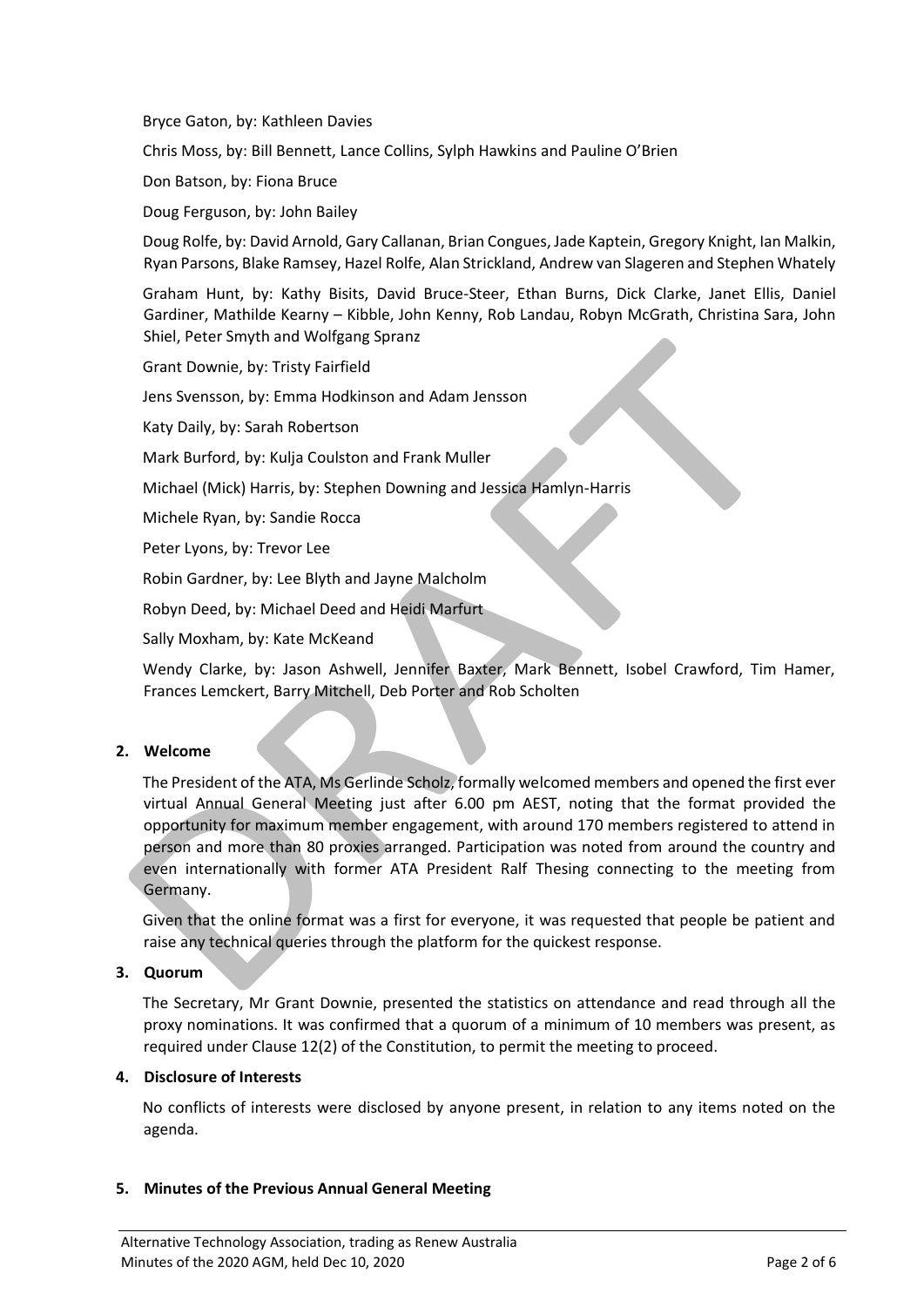The Minutes of the 2019 Annual General Meeting held on Wednesday, 12 November 2019 had been circulated to members prior to the meeting and were presented for confirmation.

## **Resolution: That the meeting accept the Minutes of the 2019 Annual General Meeting.**

Moved: Gerlinde Scholz Seconded: Grant Downie

## **CARRIED: 92 For, 0 Against, 100 Abstain**

## **6. President, Treasurer and CEO's Reports**

The President, Ms Gerlinde Scholz, presented her report highlighting how the challenging conditions of the previous year and COVID pandemic had forced the organisation to address its unsustainable operating model as a matter of urgency. Gerlinde acknowledged the significant impact difficult decisions taken through the year had on staff, volunteers, members and the board. She thanked the whole Renew team, including a number of staff whose positions were made redundant mid-year, for continuing to deliver outstanding work even through difficult times of restructure and working from home in isolation, commending their professionalism and commitment to Renew. Gerlinde also thanked CEO Paul Bowers who had joined Renew less than a month before Melbourne's first lockdown in extraordinary circumstances. Among the many positive achievements of 2020 were the delivery of a very successful Sustainable House Day in a new online format created in record time.

While the decisions taken by the board to move the organisation to a more sustainable operating model were controversial with some stakeholder, they were necessary and appropriate given the situation. The President reassured the meeting that the board was committed to Renew continuing as a member driven, not-for-profit organisation, while also being obliged to act in the best interests of the organisation, safeguarding its ability to continue as a going concern to pursue its mission. The President concluded her presentation by thanking all board members who had served over the past year, and Damien Moyse for serving as interim CEO for the first quarter of 2020.

The Treasurer, Ms Louisa Scott, presented the financial statements of the organisation for the year ended 30 June 2020. She emphasised that the organisation's financial viability had been in decline for some time before the pandemic, as was documented in successive annual reports from prior years. The onset of the pandemic created challenging conditions that exacerbated rather than caused the issue. The Board had sought pro bono expert advice about Renew's precarious financial position and ultimately unanimously supported a plan for recovery developed by the CEO. Implementation of that plan has helped reduce Renew's cost base as the critical element of adjusting the operating model to achieve viability.

While the operating result for the 2019/20 financial year was a surplus of \$113,409 this was only achieved as a result of more than \$230,000 in government stimulus payments and a one-off tax refund of \$128,643. Without these extraordinary items, the result for the year would have been a loss of \$246,134 well exceeding available equity to cover another year of operating loss.

Redundancy payments attributable to the restructure had amounted to \$105,000. Had these costs been avoided, Renew would have still made a loss and ended the year with negative equity on the basis of ordinary operating activities. The weakness of the balance sheet and low cash reserves pointed to an underlying solvency issue that required decisive action. Insolvency was only avoided through extraordinary one-off payments that cannot be the basis for continuing to operate in an unsustainable manner.

The CEO, Mr Paul Bowers, presented his first report as CEO on how the organisation had fared during the past year. Drawing on his professional background as a science communicator in museum settings, Paul noted how the best museums guide people to look both backward and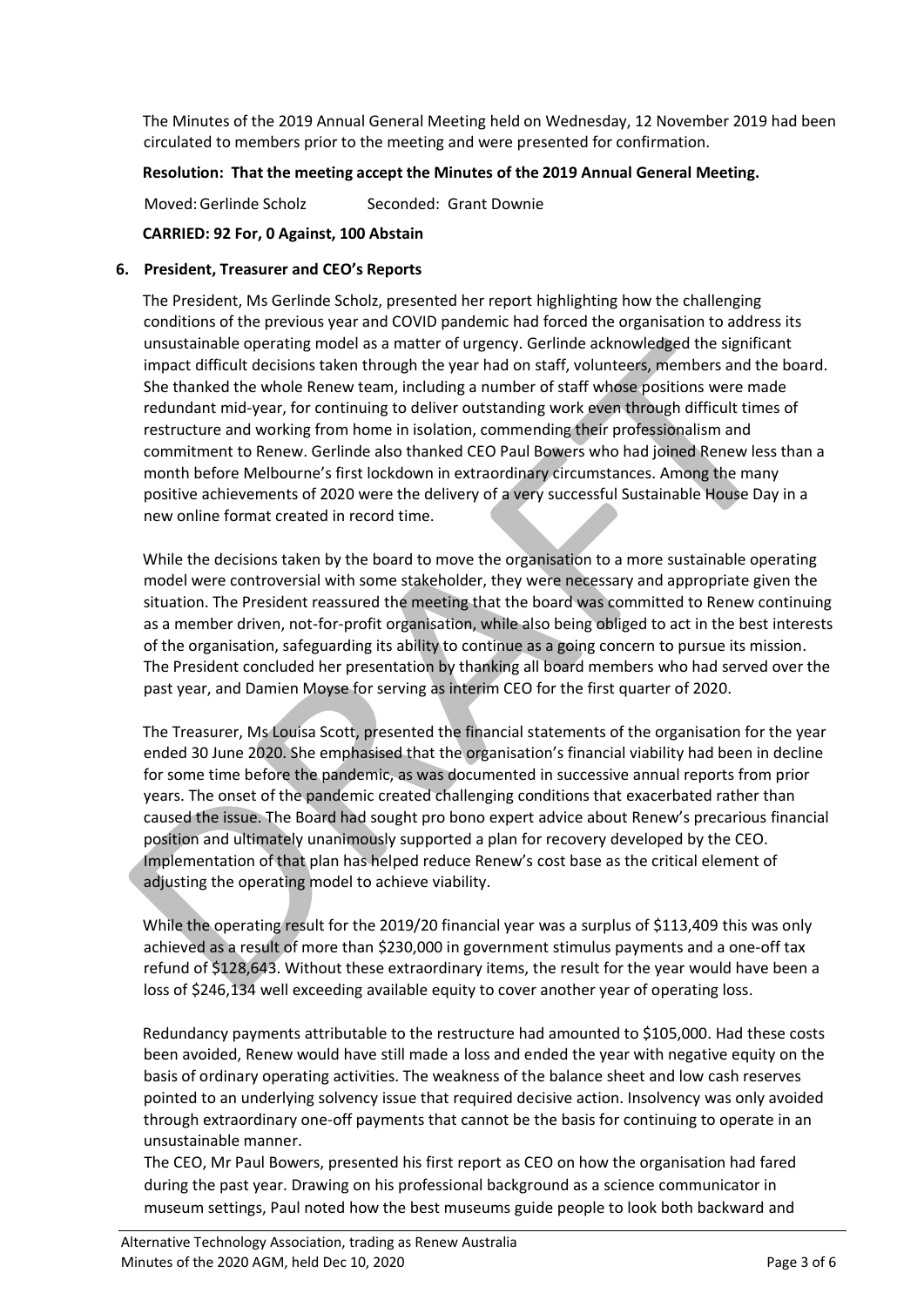forward. He believes that Renew has enormous potential to bring more people on the sustainable living journey, building on its history, deep expertise and member engagement. Paul referred members to the annual report available online and on the meeting platform for a comprehensive overview of Renew activities and achievements in 20219/20. He highlighted recent legislation changes in New South Wales and Victoria regarding housing energy efficiency and renters' rights. These changes would not have been achieved without the advocacy of Renew in partnership with other not-for-profits over many years.

Paul acknowledged that the recent restructure had been difficult for all concerned. He expressed his intention to guide the organisation to greater stability after the upheavals of the previous year and to build on the foundation of the first 40 years for even greater success in the future.

More than 30 minutes of questions and answers followed the reports. Questions submitted through the Vero platform were published so that all attendees were able to read the questions being raised. The Secretary facilitated for the President, Treasurer and CEO to answer as many questions as possible during this part of the meeting.

The following resolution was then put to the meeting:

**That the members receive the Financial Statements and the Annual Report for the year ended 30 June 2020 of The Alternative Technology Association Incorporated (trading as Renew) as provided to members with the Notice of the Annual General Meeting, including the Statement by Members of the Board that the accounts present a true and fair view of the Association's financial position.**

Moved: Michael O'Connell Seconded: Mark Burford

**CARRIED: 157 For, 7 Against, 49 Abstain**

### **7. Election of Board Members**

In accordance with Clause 22(3) of the Constitution, three Board members – Timothy Drinkall, Louisa Scott and Kylie Taylor - were retiring by rotation at this AGM. All three were eligible for reappointment. Tim Drinkall did not stand for re-election.

The following additional candidates nominated for election to the board in accordance with Clause 22(4) of the Constitution: Shaila Divakarla, Michael Harris and Rick Molloy.

All nominees had recorded a brief video presentation on their proposed candidature. The five short videos were played through the meeting platform.

Members then voted to fill three board vacancies with preferred candidates from a field of five nominees. Voting was conducted through the meeting platform with Greg Mitchell of Vero Voting serving as returning officer. Votes were cast as below:

| Louisa Scott       | 89  | 13.71% |  |
|--------------------|-----|--------|--|
| Kylie Taylor       | 82  | 12.63% |  |
| Shaila Divakarla   | 158 | 24.35% |  |
| <b>Rick Molloy</b> | 130 | 20.03% |  |
| Michael Harris     | 190 | 29.28% |  |
|                    | 649 |        |  |

Based on the voting, the following **Resolutions** were then declared as the outcome of the election**:**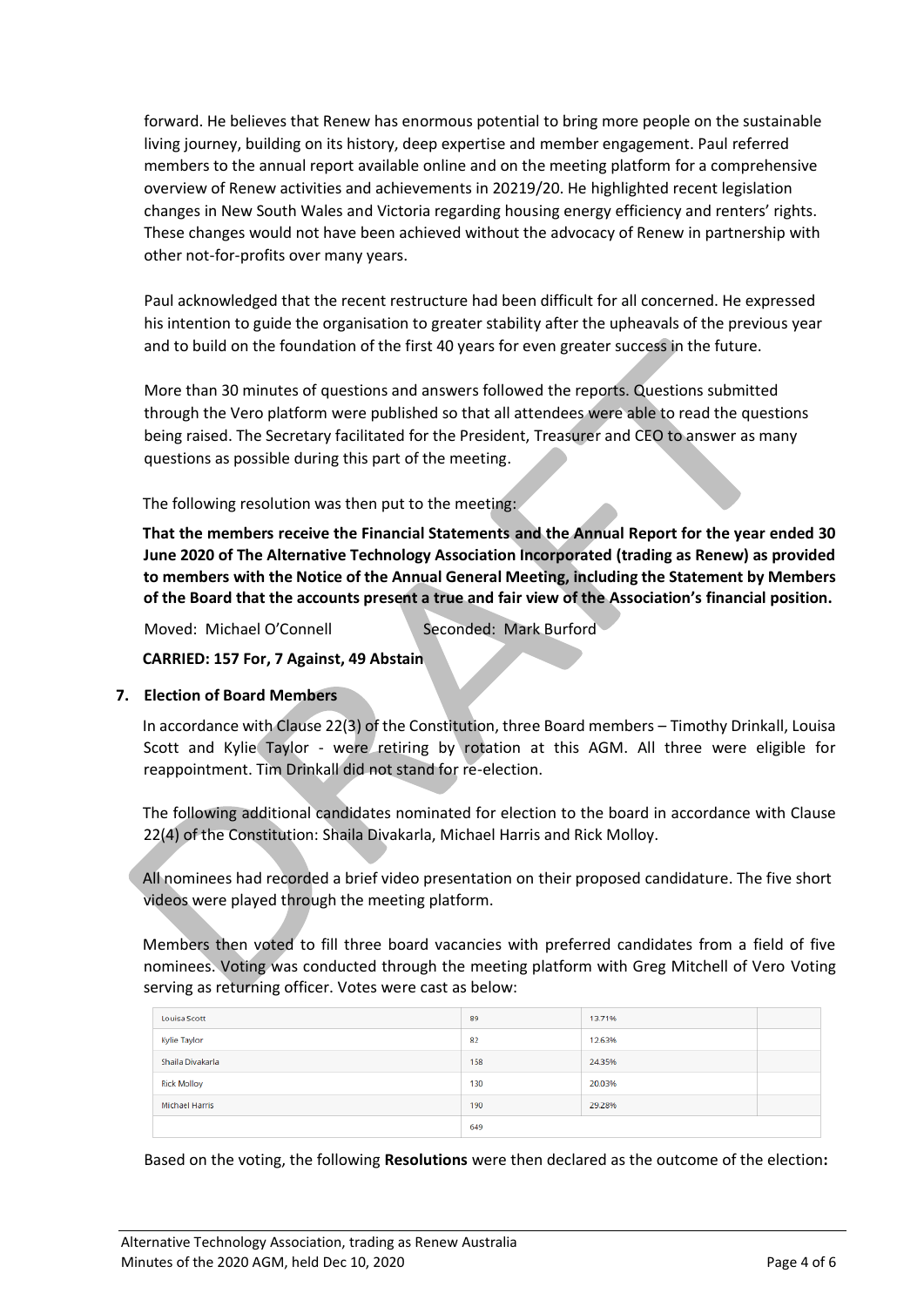- 1. In accordance with Clause 22(1) of the Constitution, that **Ms Shaila Divakarla** be elected to the Board for a term of two years commencing at the end of this AGM on approval by the members.
- 2. In accordance with Clause 22(1) of the Constitution, that **Mr Michael Harris** be elected to the Board for a term of two years commencing at the end of this AGM on approval by the members.
- 3. In accordance with Clause 22(1) of the Constitution, that **Mr Rick Molloy** be elected to the Board for a term of two years commencing at the end of this AGM on approval by the members.

## **CARRIED as per the votes cast.**

The President congratulated newly elected board members.

She also thanked Louisa Scott and Kylie Taylor for their invaluable contributions as members of the Renew board, noting that Louisa Scott had served for four years including the last two years as Treasurer, and Kylie Taylor had served for one term of two years contributing her professional communications expertise.

## **8. Special Business**

An item of special business had been submitted in accordance with Clause 10 and Clause 30 of the Constitution.

The item presented four resolutions calling for removal of individual board members. Two of the resolutions, calling for removal of Louisa Scott and Tim Drinkall, were contingent on the outcome of the prior item of business, the election of board members.

Of the remaining two resolutions, one proposed that the President, Gerlinde Scholz, be removed as a board member. Gerlinde declared her conflict of interest in the matter and relinquished the chair of the meeting in favour of Sally Moxham as Deputy President for this item of business.

The Secretary explained how the four resolutions were now to be interpreted given the participation in and the result of the election, including the fact that only two of the resolutions remained valid.

Robin Gardner spoke in favour of the two remaining resolutions of special business, seconded by Wendy Clarke.

A response to the special business item on behalf of the current board was presented by Mark Burford and seconded by Michael O'Connell, both strongly arguing against the motions presented.

Following the motions for and against the special business resolutions, members present voted as follows:

Resolution 1- Removal of Gerlinde Scholz **NOT CARRIED: 100 For, 102 Against, 14 Abstain**

Resolution 2 – Removal of Dominique LaFontaine **NOT CARRIED: 97 For, 104 Against, 13 Abstain**

At the conclusion of the item of special business, Gerlinde Scholz resumed chairing of the meeting, thanking Sally Moxham.